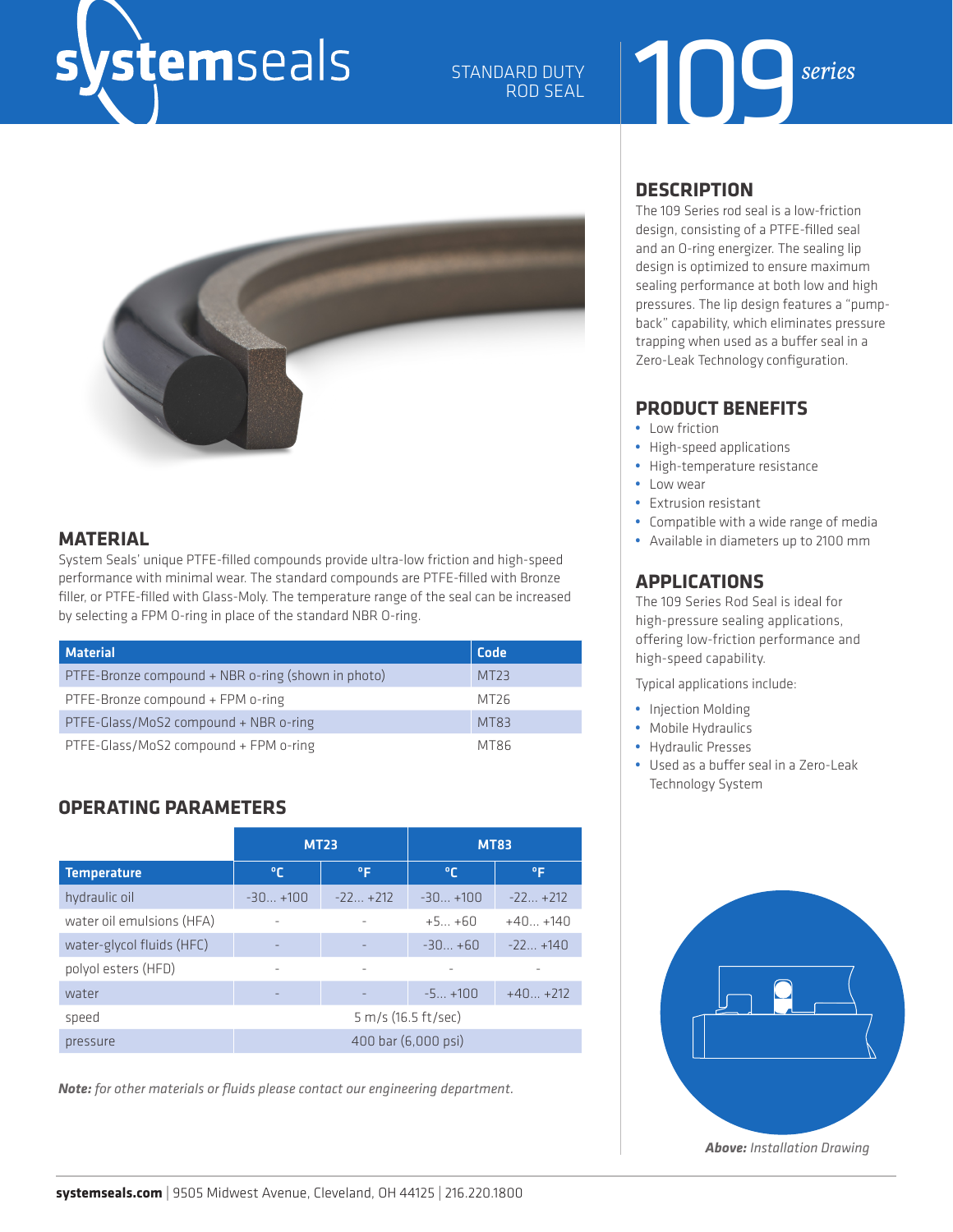STANDARD DUTY ROD SEAL

### **DESIGN GUIDELINES**





### **METRIC SERIES**

|                     | B                  | ØD          | $1 + 0.20$ | $ØD1 < 200$ bar | $ØD1 < 400$ bar | R    |
|---------------------|--------------------|-------------|------------|-----------------|-----------------|------|
| Series 1            | $2.45$ mm          | $d + 4.90$  | 2.20       | $d + 0.40$      | $d + 0.30$      | 0.30 |
| Series <sub>2</sub> | $3.65 \text{ mm}$  | $d + 7.30$  | 3.20       | $d + 0.50$      | $d + 0.30$      | 0.50 |
| Series 3            | $5.35 \text{ mm}$  | $d + 10.70$ | 4.20       | $d + 0.50$      | $d + 0.40$      | 0.80 |
| Series 4            | 7.55 mm            | $d + 15.10$ | 6.30       | $d + 0.50$      | $d + 0.40$      | 1.20 |
| Series 5            | 10.25 mm           | $d + 20.50$ | 8.10       | $d + 0.60$      | $d + 0.50$      | 2.00 |
| Series 6            | $12.00$ mm         | $d + 24.00$ | 8.10       | $d + 0.60$      | $d + 0.50$      | 2.00 |
| Series 7            | $13.65$ mm         | $d + 27.30$ | 9.50       | $d + 0.70$      | $d + 0.50$      | 2.00 |
| Series 8            | $19.00 \text{ mm}$ | $d + 38.00$ | 13.80      | $d + 0.80$      | $d + 0.60$      | 2.00 |

### **INCH SERIES**

|          | B          | ØD          | $ +0.008$ | ØD1<3000 psi | ØD1<6000 psi | R.    |
|----------|------------|-------------|-----------|--------------|--------------|-------|
| Series 1 | $0.096$ in | $d + 0.192$ | 0.087     | $d + 0.016$  | $d + 0.012$  | 0.012 |
| Series 2 | $0.144$ in | $d + 0.288$ | 0.126     | $d + 0.020$  | $d + 0.012$  | 0.020 |
| Series 3 | $0.211$ in | $d + 0.422$ | 0.165     | $d + 0.020$  | $d + 0.016$  | 0.031 |
| Series 4 | $0.297$ in | $d + 0.594$ | 0.248     | $d + 0.020$  | $d + 0.016$  | 0.047 |
| Series 5 | $0.404$ in | $d + 0.808$ | 0.319     | $d + 0.024$  | $d + 0.020$  | 0.079 |
| Series 6 | $0.472$ in | $d + 0.944$ | 0.319     | $d + 0.024$  | $d + 0.020$  | 0.079 |
| Series 7 | $0.537$ in | $d + 1.074$ | 0.374     | $d + 0.028$  | $d + 0.020$  | 0.079 |
| Series 8 | $0.748$ in | $d + 1496$  | 0.543     | $d + 0.031$  | $d + 0.024$  | 0.079 |

*Note: the extrusion gap "E" is suitable for pressure up to 400 bar (6,000 psi) and temperatures up to 80° C (176° F). For higher pressures or temperatures, please consult our engineering department for guidance.*

### **SURFACE FINISH**

| <b>Surface roughness</b> | Ra               | <b>Rt</b>            | <b>RMS</b>     |
|--------------------------|------------------|----------------------|----------------|
| Sliding surface          | $\leq$ 0.3 µm    | $\leq$ 3 $\mu$ m     | 8 RMS          |
| Surface of groove I.D.   | $\leq$ 1.8 µm    | $\leq 10 \text{ µm}$ | 64 RMS         |
| Sides of groove          | $\leq$ 3 $\mu$ m | $\leq$ 16 um         | <b>125 RMS</b> |

### **LEAD-IN CHAMFERS**

| Ød                                    |       |
|---------------------------------------|-------|
| $\leq$ 50.00 mm                       | 3.00  |
| $50 \, \text{mm} < 120 \, \text{mm}$  | 4.00  |
| $120 \text{ mm} < 200 \text{ mm}$     | 6.00  |
| $200 \, \text{mm} < 650 \, \text{mm}$ | 8.00  |
| $650 \text{ mm} < 950 \text{ mm}$     | 11.00 |

109*series*

| Ød                    | г     |
|-----------------------|-------|
| $<$ 2.0 in            | 0.120 |
| $2.0$ in $< 4.7$ in   | 0.160 |
| $4.7$ in $< 7.9$ in   | 0.240 |
| 79 in < 25.6 in       | 0.320 |
| $25.6$ in $<$ 37.4 in | 0.450 |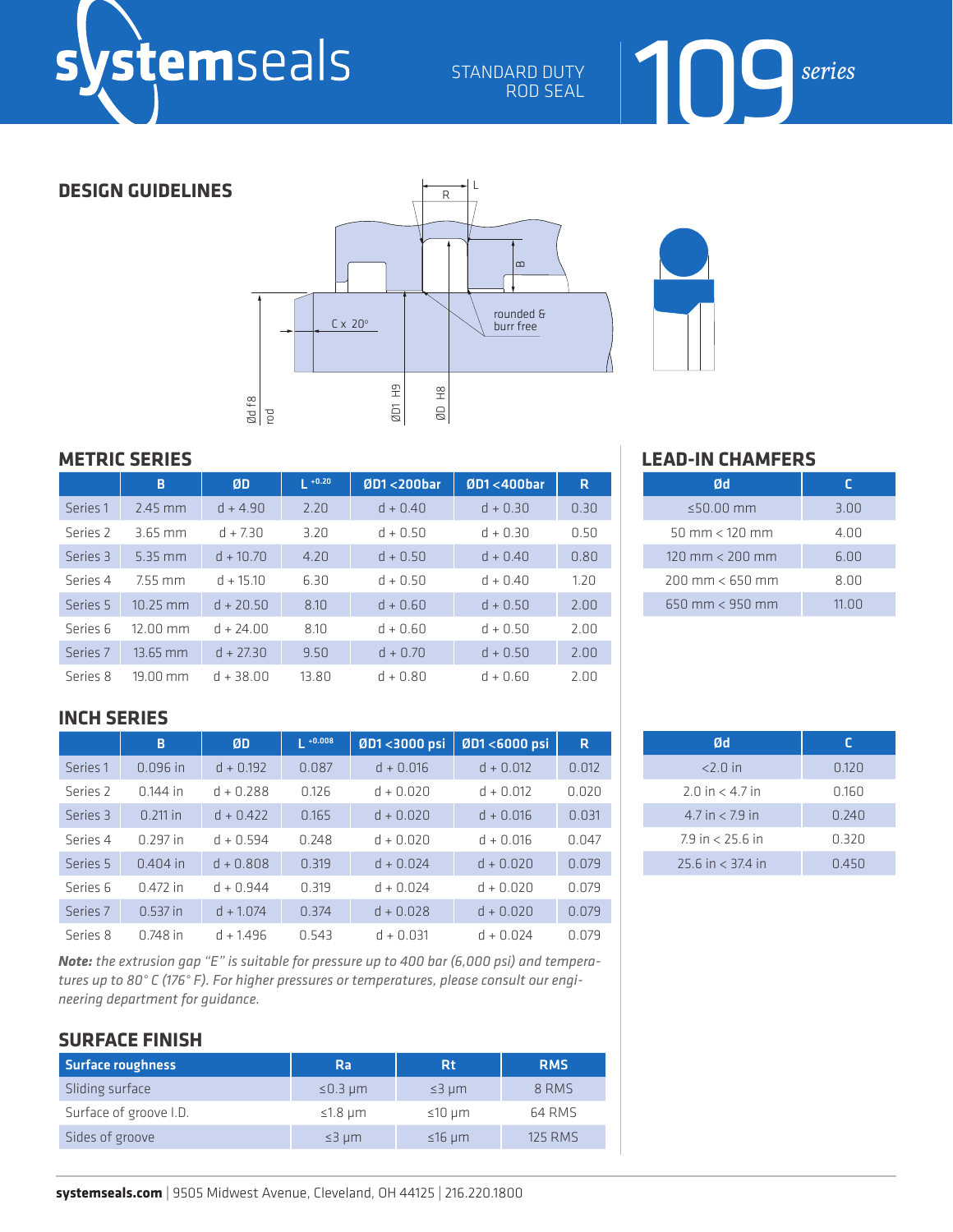ROD SEAL



| ød    | ØD    | L.   | TO2 PTFE/Bz<br>w/ NBR 0-Ring | <b>T08 PTFE/ Glass-Moly</b><br>w/ NBR 0-Ring | ød    | ØD    | L.   | T02 PTFE/Bz<br>w/NBR 0-Ring | <b>T08 PTFE/ Glass-Moly</b><br>w/ NBR 0-Ring |
|-------|-------|------|------------------------------|----------------------------------------------|-------|-------|------|-----------------------------|----------------------------------------------|
| 3.00  | 7.90  | 2.20 | 109.90399                    | 109.90608                                    | 28.00 | 35.30 | 3.20 | 109.39110                   | 109.90739                                    |
| 4.00  | 8.90  | 2.20 | 109.47926                    | 109.47925                                    | 28.00 | 38.70 | 4.20 | 109.39095                   | 109.47914                                    |
| 5.00  | 9.90  | 2.20 | 109.90283                    | 109.39100                                    | 28.58 | 35.88 | 3.20 | 109.90319                   | 109.90503                                    |
| 6.00  | 10.90 | 2.20 | 109.47712                    | 109.39101                                    | 30.00 | 37.30 | 3.20 | 109.47718                   | 109.47903                                    |
| 6.40  | 11.30 | 2.20 | 109.90358                    | 109.90623                                    | 30.00 | 40.70 | 4.20 | 109.47703                   | 109.39314                                    |
| 7.00  | 11.90 | 2.20 | 109.90270                    | 109.90681                                    | 30.15 | 37.45 | 3.20 | 109.90221                   | 109.90683                                    |
| 7.50  | 12.40 | 2.20 | 109.90342                    | 109.90645                                    | 31.75 | 39.05 | 3.20 | 109.38135                   | 109.90507                                    |
| 8.00  | 12.90 | 2.20 | 109.39104                    | 109.90677                                    | 32.00 | 39.30 | 3.20 | 109.90104                   | 109.47904                                    |
| 8.00  | 15.30 | 3.20 | 109.47702                    | 109.47910                                    | 32.00 | 42.70 | 4.20 | 109.47704                   | 109.47896                                    |
| 9.53  | 16.83 | 3.20 | 109.90001                    | 109.90631                                    | 33.32 | 40.62 | 3.20 | 109.90249                   | 109.90536                                    |
| 10.00 | 14.90 | 2.20 | 109.39105                    | 109.90723                                    | 34.93 | 42.23 | 3.20 | 109.90113                   | 109.90682                                    |
| 10.00 | 17.30 | 3.20 | 109.39090                    | 109.47911                                    | 35.00 | 42.30 | 3.20 | 109.39111                   | 109.47700                                    |
| 11.10 | 18.40 | 3.20 | 109.39152                    | 109.90617                                    | 35.00 | 45.70 | 4.20 | 109.39096                   | 109.90527                                    |
| 12.00 | 16.90 | 2.20 | 109.39106                    | 109.90559                                    | 36.00 | 43.30 | 3.20 | 109.39112                   | 109.47905                                    |
| 12.00 | 19.30 | 3.20 | 109.46538                    | 109.47912                                    | 36.00 | 46.70 | 4.20 | 109.42072                   | 109.90728                                    |
| 12.60 | 17.50 | 2.20 | 109.90331                    | 109.90692                                    | 36.50 | 43.80 | 3.20 | 109.90179                   | 109.90601                                    |
| 12.70 | 20.00 | 3.20 | 109.90470                    | 109.90690                                    | 37.00 | 47.70 | 4.20 | 109.90273                   | 109.90730                                    |
| 14.00 | 18.90 | 2.20 | 109.90065                    | 109.47899                                    | 38.00 | 48.70 | 4.20 | 109.90437                   | 109.47923                                    |
| 14.00 | 21.30 | 3.20 | 109.39091                    | 109.90713                                    | 38.00 | 53.10 | 6.30 | 109.39113                   | 109.47927                                    |
| 14.27 | 21.57 | 3.20 | 109.90411                    | 109.90708                                    | 39.00 | 49.70 | 4.20 | 109.90037                   | 109.90569                                    |
| 15.00 | 19.90 | 2.20 | 109.39107                    | 109.47900                                    | 40.00 | 47.30 | 3.20 | 109.90196                   | 109.90591                                    |
| 15.00 | 22.30 | 3.20 | 109.44849                    | 109.90514                                    | 40.00 | 50.70 | 4.20 | 109.42345                   | 109.47906                                    |
| 15.88 | 23.18 | 3.20 | 109.90033                    | 109.90575                                    | 40.00 | 55.10 | 6.30 | 109.47705                   | 109.03512                                    |
| 16.00 | 20.90 | 2.20 | 109.39108                    | 109.47924                                    | 40.50 | 51.20 | 4.20 | 109.90409                   | 109.90675                                    |
| 16.00 | 23.30 | 3.20 | 109.39092                    | 109.39083                                    | 41.00 | 51.70 | 4.20 | 109.90017                   | 109.90671                                    |
| 17.45 | 24.75 | 3.20 | 109.90293                    | 109.90657                                    | 42.00 | 52.70 | 4.20 | 109.90498                   | 109.47907                                    |
| 18.00 | 22.90 | 2.20 | 109.47715                    | 109.47901                                    | 42.00 | 57.10 | 6.30 | 109.47920                   | 109.47915                                    |
| 18.00 | 25.30 | 3.20 | 109.47919                    | 109.47898                                    | 44.00 | 54.70 | 4.20 | 109.90162                   | 109.90712                                    |
| 19.05 | 26.35 | 3.20 | 109.90079                    | 109.90562                                    | 44.00 | 59.10 | 6.30 | 109.90159                   | 109.90550                                    |
| 20.00 | 27.30 | 3.20 | 109.47716                    | 109.38138                                    | 44.45 | 59.53 | 6.30 | 109.90173                   | 109.90717                                    |
| 20.00 | 30.70 | 4.20 | 109.05289                    | 109.47897                                    | 44.45 | 59.55 | 6.30 | 109.90389                   | 109.90637                                    |
| 20.62 | 27.92 | 3.20 | 109.90128                    | 109.90539                                    | 45.00 | 55.70 | 4.20 | 109.09317                   | 109.90655                                    |
| 22.00 | 29.30 | 3.20 | 109.47717                    | 109.90619                                    | 45.00 | 56.00 | 4.20 | 109.90405                   | 109.90716                                    |
| 22.00 | 32.70 | 4.20 | 109.39093                    | 109.90689                                    | 45.00 | 60.10 | 6.30 | 109.47706                   | 109.04112                                    |
| 22.23 | 29.53 | 3.20 | 109.90134                    | 109.90528                                    | 46.00 | 56.70 | 4.20 | 109.90308                   | 109.90524                                    |
| 23.80 | 31.10 | 3.20 | 109.90042                    | 109.90615                                    | 46.00 | 61.10 | 6.30 | 109.90137                   | 109.90711                                    |
| 25.00 | 32.30 | 3.20 | 109.39109                    | 109.47902                                    | 47.00 | 62.10 | 6.30 | 109.90350                   | 109.90707                                    |
| 25.00 | 35.70 | 4.20 | 109.39094                    | 109.47913                                    | 48.00 | 58.70 | 4.20 | 109.90475                   | 109.90742                                    |
| 25.40 | 32.70 | 3.20 | 109.90213                    | 109.90611                                    | 48.00 | 63.10 | 6.30 | 109.90016                   | 109.90660                                    |
| 25.40 | 40.50 | 6.30 | 109.90136                    | 109.90736                                    | 49.50 | 60.20 | 4.20 | 109.90339                   | 109.90625                                    |
| 26.00 | 36.70 | 4.20 | 109.90373                    | 109.90732                                    | 50.00 | 60.70 | 4.20 | 109.47728                   | 109.39082                                    |
| 26.97 | 34.27 | 3.20 | 109.90026                    | 109.90526                                    | 50.00 | 65.10 | 6.30 | 109.45719                   | 109.39084                                    |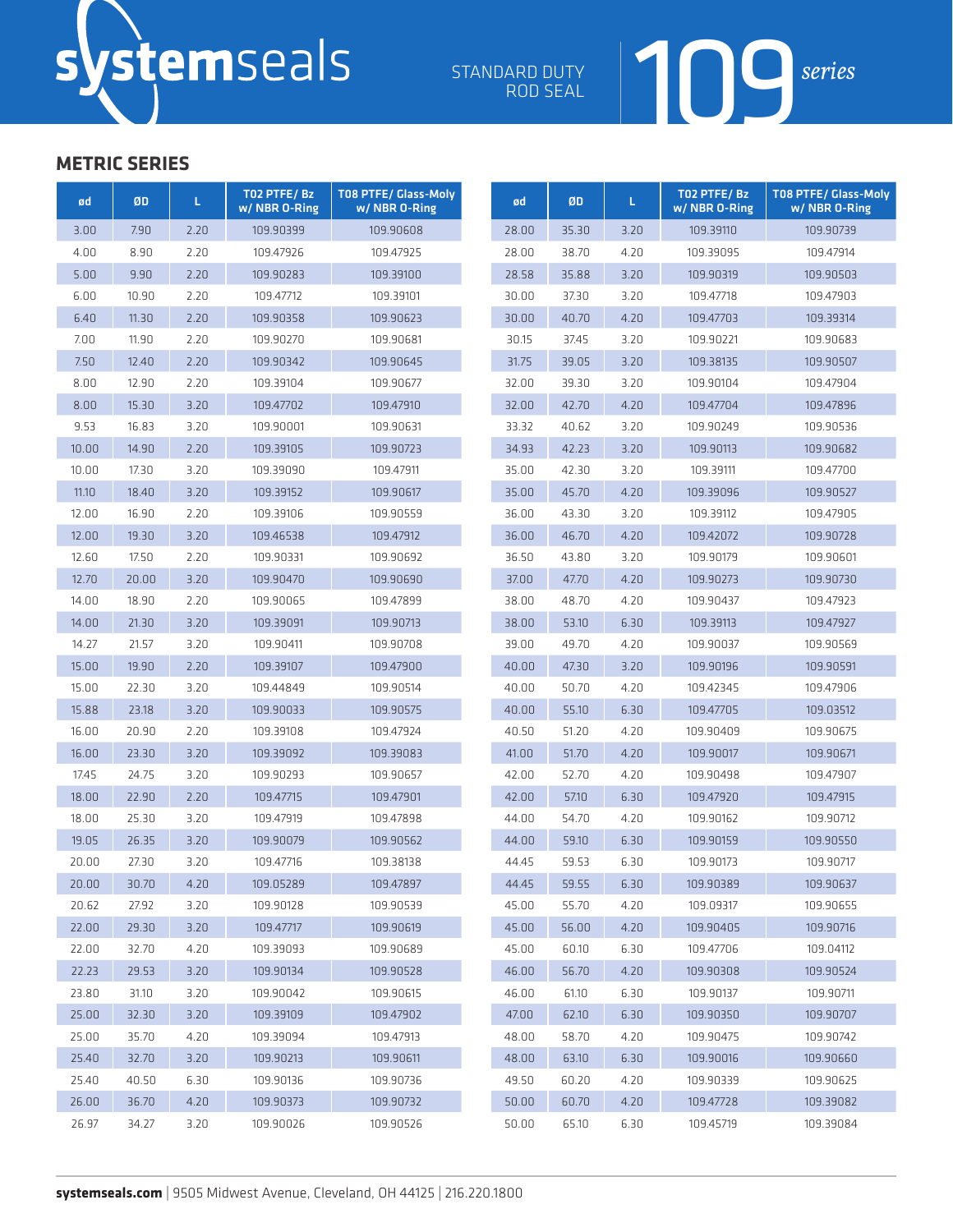ROD SEAL



| ød    | ØD    | L    | TO2 PTFE/Bz<br>w/ NBR 0-Ring | <b>T08 PTFE/ Glass-Moly</b><br>w/ NBR 0-Ring | ød     | ØD     | L.   | T02 PTFE/Bz<br>w/NBR 0-Ring | <b>T08 PTFE/ Glass-Moly</b><br>w/ NBR 0-Ring |
|-------|-------|------|------------------------------|----------------------------------------------|--------|--------|------|-----------------------------|----------------------------------------------|
| 50.80 | 65.90 | 6.30 | 109.39157                    | 109.90714                                    | 80.50  | 95.60  | 6.30 | 109.90333                   | 109.90722                                    |
| 51.00 | 61.70 | 4.20 | 109.90214                    | 109.90593                                    | 81.00  | 96.10  | 6.30 | 109.90004                   | 109.90734                                    |
| 51.50 | 62.20 | 4.20 | 109.90302                    | 109.90754                                    | 82.00  | 97.10  | 6.30 | 109.90248                   | 109.90512                                    |
| 52.00 | 62.70 | 4.20 | 109.90280                    | 109.90600                                    | 82.55  | 97.65  | 6.30 | 109.90097                   | 109.90667                                    |
| 52.00 | 67.10 | 6.30 | 109.90344                    | 109.90663                                    | 83.00  | 98.10  | 6.30 | 109.90032                   | 109.90594                                    |
| 53.98 | 64.68 | 4.20 | 109.90420                    | 109.90585                                    | 85.00  | 100.10 | 6.30 | 109.39098                   | 109.47895                                    |
| 54.00 | 69.10 | 6.30 | 109.90170                    | 109.90587                                    | 88.90  | 104.00 | 6.30 | 109.04023                   | 109.39172                                    |
| 55.00 | 65.70 | 4.20 | 109.47722                    | 109.90627                                    | 90.00  | 105.10 | 6.30 | 109.47709                   | 109.39079                                    |
| 55.00 | 70.10 | 6.30 | 109.39097                    | 109.90568                                    | 91.50  | 106.60 | 6.30 | 109.90275                   | 109.90607                                    |
| 56.00 | 66.70 | 4.20 | 109.39114                    | 109.47908                                    | 92.08  | 107.18 | 6.30 | 109.90287                   | 109.90543                                    |
| 56.00 | 71.10 | 6.30 | 109.46585                    | 109.04114                                    | 94.00  | 109.10 | 6.30 | 109.90216                   | 109.90504                                    |
| 57.00 | 72.10 | 6.30 | 109.90258                    | 109.90746                                    | 95.00  | 110.10 | 6.30 | 109.47711                   | 109.90554                                    |
| 57.15 | 67.85 | 4.20 | 109.90103                    | 109.90609                                    | 98.43  | 113.53 | 6.30 | 109.90231                   | 109.90548                                    |
| 57.15 | 72.25 | 6.30 | 109.90153                    | 109.90705                                    | 100.00 | 115.10 | 6.30 | 109.47921                   | 109.47916                                    |
| 58.00 | 68.70 | 4.20 | 109.90493                    | 109.90686                                    | 101.60 | 116.70 | 6.30 | 109.35875                   | 109.90586                                    |
| 58.00 | 73.10 | 6.30 | 109.90155                    | 109.90577                                    | 101.60 | 122.10 | 8.10 | 109.39164                   | 109.90693                                    |
| 60.00 | 70.70 | 4.00 | 109.90265                    | 109.90552                                    | 104.78 | 125.28 | 8.10 | 109.90363                   | 109.90602                                    |
| 60.00 | 70.70 | 4.20 | 109.90352                    | 109.47909                                    | 105.00 | 120.10 | 6.30 | 109.28675                   | 109.47918                                    |
| 60.00 | 75.10 | 6.30 | 109.47707                    | 109.47894                                    | 107.00 | 122.10 | 6.30 | 109.90106                   | 109.90622                                    |
| 62.00 | 72.70 | 4.20 | 109.90318                    | 109.90589                                    | 107.95 | 123.05 | 6.30 | 109.90381                   | 109.90673                                    |
| 62.00 | 77.10 | 6.30 | 109.90125                    | 109.90515                                    | 110.00 | 125.10 | 6.30 | 109.09356                   | 109.3908                                     |
| 62.50 | 73.20 | 4.20 | 109.90245                    | 109.90612                                    | 111.10 | 126.20 | 6.30 | 109.90296                   | 109.90726                                    |
| 63.00 | 73.70 | 4.20 | 109.90082                    | 109.90691                                    | 111.13 | 131.63 | 8.10 | 109.90362                   | 109.90665                                    |
| 63.00 | 78.10 | 6.30 | 109.39099                    | 109.39085                                    | 114.30 | 134.80 | 8.10 | 109.90260                   | 109.90531                                    |
| 63.50 | 74.20 | 4.20 | 109.90479                    | 109.90698                                    | 115.00 | 130.10 | 6.30 | 109.47710                   | 109.90545                                    |
| 63.50 | 78.60 | 6.30 | 109.47726                    | 109.90629                                    | 117.48 | 137.98 | 8.10 | 109.90380                   | 109.9068                                     |
| 64.00 | 79.10 | 6.30 | 109.90254                    | 109.90641                                    | 118.00 | 133.10 | 6.30 | 109.90444                   | 109.90639                                    |
| 65.00 | 80.10 | 6.30 | 109.39202                    | 109.39086                                    | 120.00 | 135.10 | 6.30 | 109.39103                   | 109.41901                                    |
| 66.68 | 77.38 | 4.20 | 109.90108                    | 109.90697                                    | 125.00 | 140.10 | 6.30 | 109.34483                   | 109.90643                                    |
| 68.00 | 83.10 | 6.30 | 109.90368                    | 109.90606                                    | 126.00 | 141.10 | 6.30 | 109.90300                   | 109.90659                                    |
| 69.85 | 80.55 | 4.20 | 109.90307                    | 109.90752                                    | 128.00 | 143.10 | 6.30 | 109.90177                   | 109.90549                                    |
| 70.00 | 80.70 | 4.20 | 109.39186                    | 109.90715                                    | 130.00 | 145.10 | 6.30 | 109.39200                   | 109.47922                                    |
| 70.00 | 85.10 | 6.30 | 109.29671                    | 109.04116                                    | 132.00 | 147.10 | 6.30 | 109.90317                   | 109.90720                                    |
| 73.03 | 83.73 | 4.20 | 109.90090                    | 109.90584                                    | 133.35 | 148.45 | 6.30 | 109.90089                   | 109.90725                                    |
| 73.03 | 88.13 | 6.30 | 109.90208                    | 109.90685                                    | 135.00 | 150.10 | 6.30 | 109.48091                   | 109.90610                                    |
| 75.00 | 90.10 | 6.30 | 109.21675                    | 109.39081                                    | 138.00 | 153.10 | 6.30 | 109.90132                   | 109.90750                                    |
| 76.20 | 86.90 | 4.20 | 109.39156                    | 109.39171                                    | 138.20 | 153.30 | 6.30 | 109.90195                   | 109.90519                                    |
| 76.20 | 91.30 | 6.30 | 109.39160                    | 109.90573                                    | 139.70 | 154.80 | 6.30 | 109.39163                   | 109.90605                                    |
| 76.50 | 87.20 | 4.20 | 109.90076                    | 109.90740                                    | 140.00 | 155.10 | 6.30 | 109.09368                   | 109.90621                                    |
| 78.00 | 93.10 | 6.30 | 109.90494                    | 109.90518                                    | 145.00 | 160.10 | 6.30 | 109.90035                   | 109.90553                                    |
| 80.00 | 90.70 | 4.20 | 109.39187                    | 109.90534                                    | 147.00 | 162.10 | 6.30 | 109.90243                   | 109.90520                                    |
| 80.00 | 95.10 | 6.30 | 109.47708                    | 109.39778                                    | 149.23 | 164.33 | 6.30 | 109.90285                   | 109.90614                                    |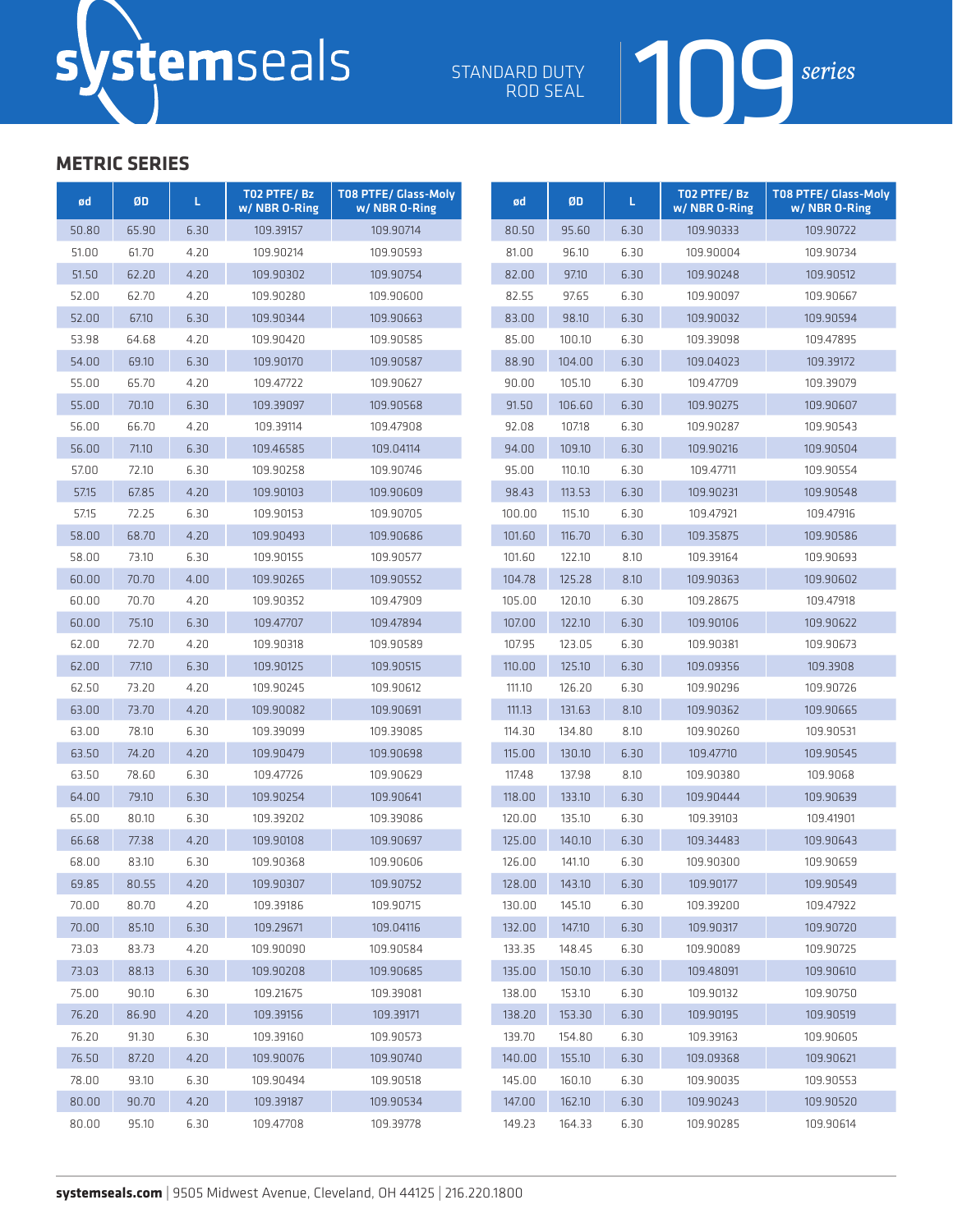ROD SEAL



| ød     | ØD     | L.   | TO2 PTFE/Bz<br>w/ NBR 0-Ring | <b>T08 PTFE/ Glass-Moly</b><br>w/ NBR 0-Ring | ød     | ØD     | L.   | TO2 PTFE/Bz<br>w/ NBR 0-Ring | <b>T08 PTFE/ Glass-Molv</b><br>w/ NBR 0-Ring |
|--------|--------|------|------------------------------|----------------------------------------------|--------|--------|------|------------------------------|----------------------------------------------|
| 150.00 | 165.10 | 6.30 | 109.39198                    | 109.47701                                    | 280.00 | 304.00 | 8.10 | 109.03342                    | 109.90647                                    |
| 151.00 | 166.10 | 6.30 | 109.90474                    | 109.90741                                    | 285.00 | 309.00 | 8.10 | 109.90187                    | 109.90580                                    |
| 152.40 | 167.50 | 6.30 | 109.47930                    | 109.47934                                    | 290.00 | 314.00 | 8.10 | 109.90022                    | 109.90651                                    |
| 155.00 | 170.10 | 6.30 | 109.90013                    | 109.90709                                    | 295.00 | 319.00 | 8.10 | 109.90140                    | 109.90567                                    |
| 156.50 | 171.60 | 6.30 | 109.90066                    | 109.90595                                    | 300.00 | 324.00 | 8.10 | 109.09395                    | 109.39102                                    |
| 157.00 | 172.10 | 6.30 | 109.90272                    | 109.90676                                    | 307.00 | 331.00 | 8.10 | 109.90492                    | 109.90564                                    |
| 160.00 | 175.10 | 6.30 | 109.34399                    | 109.90535                                    | 310.00 | 334.00 | 8.10 | 109.34472                    | 109.90666                                    |
| 165.00 | 180.10 | 6.30 | 109.35211                    | 109.90530                                    | 315.00 | 339.00 | 8.10 | 109.90400                    | 109.90566                                    |
| 170.00 | 185.10 | 6.30 | 109.47713                    | 109.47917                                    | 320.00 | 344.00 | 8.10 | 109.43922                    | 109.90533                                    |
| 173.00 | 188.10 | 6.30 | 109.90098                    | 109.90648                                    | 320.00 | 347.30 | 9.50 | 109.90464                    | 109.90729                                    |
| 175.00 | 190.10 | 6.30 | 109.10711                    | 109.90701                                    | 325.00 | 349.00 | 8.10 | 109.90427                    | 109.90658                                    |
| 176.50 | 191.60 | 6.30 | 109.90027                    | 109.90703                                    | 330.00 | 354.00 | 8.10 | 109.39116                    | 109.90547                                    |
| 177.00 | 192.10 | 6.30 | 109.90149                    | 109.90613                                    | 330.20 | 354.20 | 8.10 | 109.39205                    | 109.90560                                    |
| 177.80 | 192.90 | 6.30 | 109.39208                    | 109.90731                                    | 335.00 | 359.00 | 8.10 | 109.90226                    | 109.21117                                    |
| 180.00 | 195.10 | 6.30 | 109.45439                    | 109.39088                                    | 340.00 | 364.00 | 8.10 | 109.39117                    | 109.90581                                    |
| 185.00 | 200.10 | 6.30 | 109.90442                    | 109.90668                                    | 345.00 | 369.00 | 8.10 | 109.90306                    | 109.90542                                    |
| 185.50 | 200.60 | 6.30 | 109.90094                    | 109.90733                                    | 350.00 | 374.00 | 8.10 | 109.07057                    | 109.36583                                    |
| 189.00 | 204.10 | 6.30 | 109.90070                    | 109.90748                                    | 350.00 | 377.30 | 9.50 | 109.90382                    | 109.90710                                    |
| 190.00 | 205.10 | 6.30 | 109.39115                    | 109.90656                                    | 355.00 | 379.00 | 8.10 | 109.39211                    | 109.90696                                    |
| 190.00 | 210.50 | 8.10 | 109.07317                    | 109.90556                                    | 360.00 | 384.00 | 8.10 | 109.35008                    | 109.90670                                    |
| 200.00 | 215.10 | 6.30 | 109.46408                    | 109.90616                                    | 370.00 | 394.00 | 7.60 | 109.90500                    | 109.90650                                    |
| 200.00 | 220.50 | 8.10 | 109.39199                    | 109.39089                                    | 370.00 | 394.00 | 8.10 | 109.34431                    | 109.90654                                    |
| 205.00 | 225.50 | 8.10 | 109.90441                    | 109.90738                                    | 373.00 | 397.00 | 8.10 | 109.90336                    | 109.90525                                    |
| 210.00 | 230.50 | 8.10 | 109.47719                    | 109.90541                                    | 375.00 | 399.00 | 8.10 | 109.90133                    | 109.90561                                    |
| 215.00 | 235.50 | 8.10 | 109.90164                    | 109.90745                                    | 380.00 | 404.00 | 8.10 | 109.39138                    | 109.90513                                    |
| 215.90 | 236.40 | 8.10 | 109.08527                    | 109.90678                                    | 390.00 | 414.00 | 8.10 | 109.90203                    | 109.90557                                    |
| 220.00 | 240.50 | 8.10 | 109.47714                    | 109.90540                                    | 395.00 | 419.00 | 8.10 | 109.90414                    | 109.90743                                    |
| 225.00 | 245.50 | 8.10 | 109.48971                    | 109.90558                                    | 400.00 | 424.00 | 8.10 | 109.39128                    | 109.90662                                    |
| 228.60 | 249.10 | 8.10 | 109.08646                    | 109.90626                                    | 400.00 | 427.30 | 9.50 | 109.90167                    | 109.90735                                    |
| 230.00 | 250.50 | 8.10 | 109.43001                    | 109.90751                                    | 410.00 | 434.00 | 7.60 | 109.90064                    | 109.90747                                    |
| 235.00 | 255.50 | 8.10 | 109.90364                    | 109.90744                                    | 410.00 | 434.00 | 8.10 | 109.47929                    | 109.90737                                    |
| 240.00 | 260.50 | 8.10 | 109.39204                    | 109.90727                                    | 415.00 | 439.00 | 8.10 | 109.90061                    | 109.90646                                    |
| 241.30 | 261.80 | 8.10 | 109.39167                    | 109.90756                                    | 420.00 | 444.00 | 8.10 | 109.42635                    | 109.47724                                    |
| 245.00 | 265.50 | 8.10 | 109.90465                    | 109.90630                                    | 425.00 | 449.00 | 8.10 | 109.90206                    | 109.90753                                    |
| 250.00 | 270.50 | 8.10 | 109.03466                    | 109.90721                                    | 430.00 | 454.00 | 8.10 | 109.90121                    | 109.90588                                    |
| 254.00 | 274.50 | 8.10 | 109.03287                    | 109.90669                                    | 431.80 | 455.80 | 8.10 | 109.47729                    | 109.90652                                    |
| 255.00 | 275.50 | 8.10 | 109.90391                    | 109.90506                                    | 435.00 | 459.00 | 8.10 | 109.90222                    | 109.90596                                    |
| 260.00 | 284.00 | 8.10 | 109.34441                    | 109.90516                                    | 440.00 | 464.00 | 8.10 | 109.39144                    | 109.90505                                    |
| 265.00 | 285.50 | 8.10 | 109.90176                    | 109.90582                                    | 445.00 | 469.00 | 8.10 | 109.90434                    | 109.90583                                    |
| 265.00 | 289.00 | 8.10 | 109.90425                    | 109.90508                                    | 450.00 | 474.00 | 8.10 | 109.39201                    | 109.90719                                    |
| 270.00 | 294.00 | 8.10 | 109.47720                    | 109.90699                                    | 460.00 | 484.00 | 8.10 | 109.44202                    | 109.90649                                    |
| 275.00 | 299.00 | 8.10 | 109.90477                    | 109.90724                                    | 470.00 | 494.00 | 8.10 | 109.34391                    | 109.90702                                    |